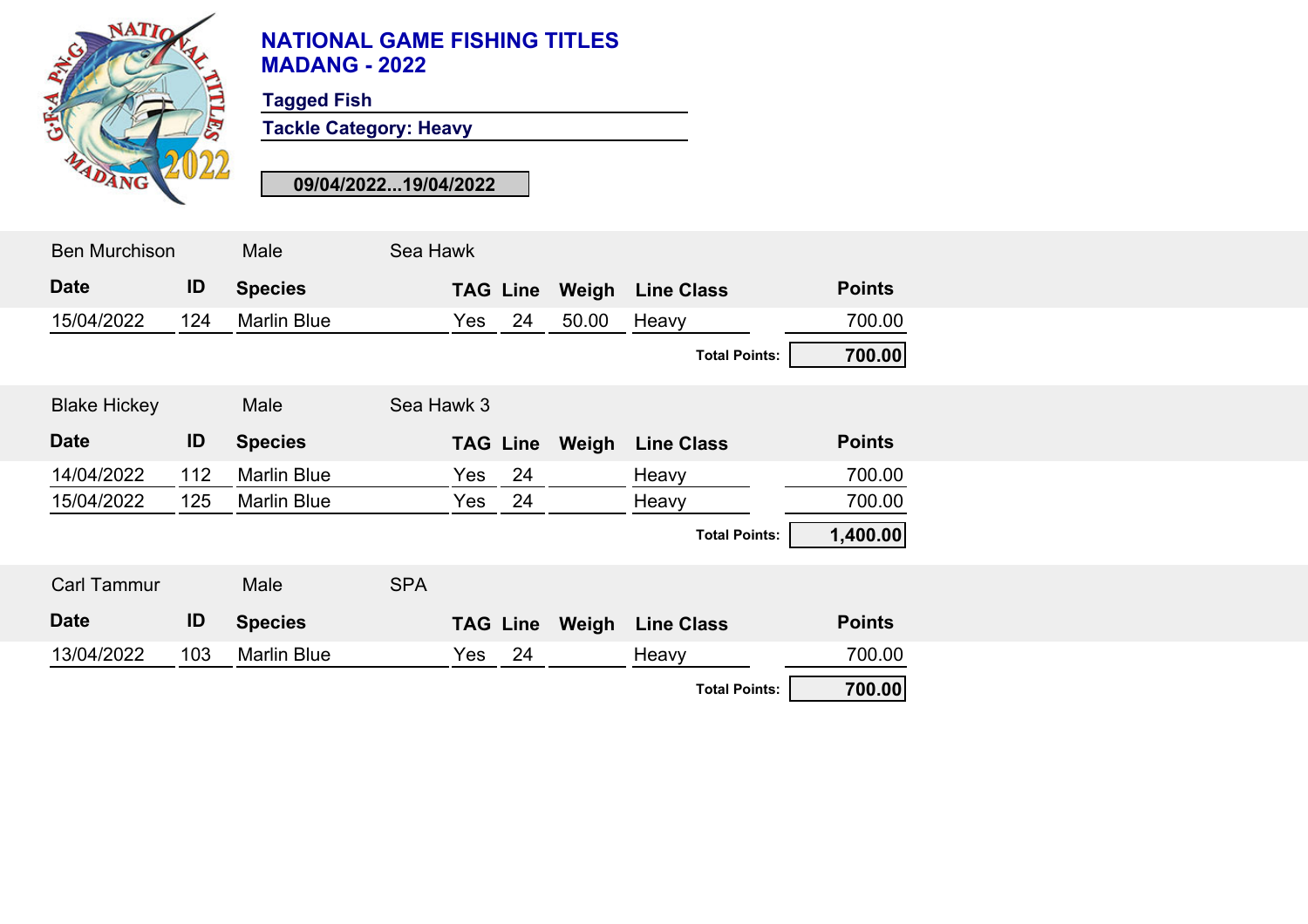

**Tagged Fish**

**Tackle Category: Heavy**

| <b>Christopher Tsang</b> |    | Male               | Salt Shaker 1   |    |       |                         |               |  |
|--------------------------|----|--------------------|-----------------|----|-------|-------------------------|---------------|--|
| <b>Date</b>              | ID | <b>Species</b>     | <b>TAG Line</b> |    | Weigh | <b>Line Class</b>       | <b>Points</b> |  |
| 13/04/2022               | 81 | <b>Marlin Blue</b> | Yes             | 24 |       | Heavy                   | 700.00        |  |
| 13/04/2022               | 94 | <b>Marlin Blue</b> | Yes             | 24 |       | Heavy                   | 700.00        |  |
|                          |    |                    |                 |    |       | <b>Total Points:</b>    | 1,400.00      |  |
| <b>Daniel Finall</b>     |    | Male               | Tribal 1        |    |       |                         |               |  |
| <b>Date</b>              | ID | <b>Species</b>     | <b>TAG Line</b> |    |       | <b>Weigh Line Class</b> | <b>Points</b> |  |
| 10/04/2022               | 21 | <b>Marlin Blue</b> | Yes             | 24 | 70.00 | Heavy                   | 700.00        |  |
|                          |    |                    |                 |    |       | <b>Total Points:</b>    | 700.00        |  |
| Darby Morrison           |    | Male               | Sea Hawk 1      |    |       |                         |               |  |
| <b>Date</b>              | ID | <b>Species</b>     | <b>TAG Line</b> |    | Weigh | <b>Line Class</b>       | <b>Points</b> |  |
| 11/04/2022               | 38 | <b>Barracuda</b>   | Yes             | 24 |       | Heavy                   | 30.00         |  |
| 13/04/2022               | 76 | <b>Marlin Blue</b> | Yes             | 24 |       | Heavy                   | 700.00        |  |
| 13/04/2022               | 98 | <b>Marlin Blue</b> | Yes             | 24 |       | Heavy                   | 700.00        |  |
|                          |    |                    |                 |    |       | <b>Total Points:</b>    | 1,430.00      |  |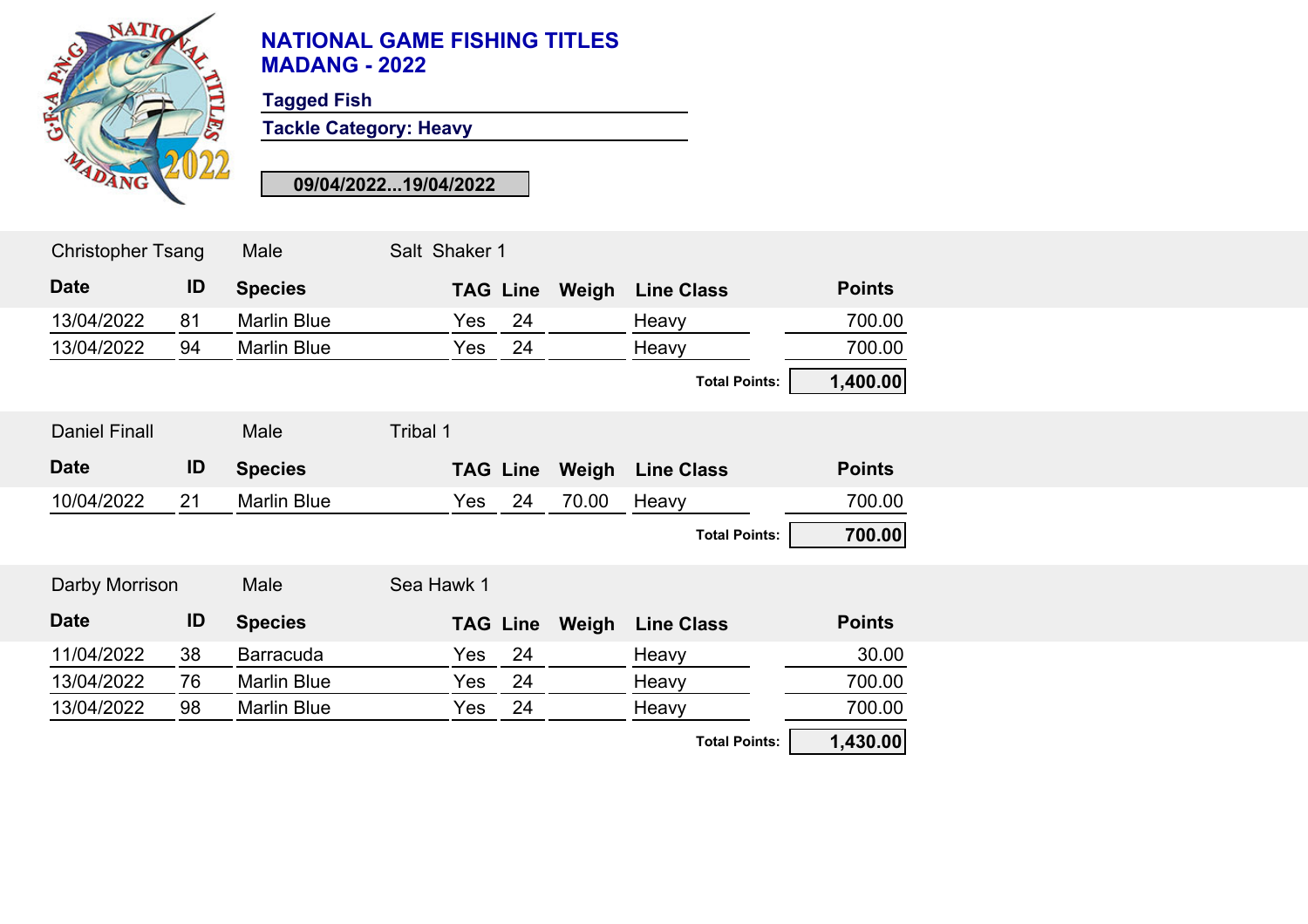

**Tagged Fish**

**Tackle Category: Heavy**

| David Cowan          |              | Male               | Witchdoctor 2   |             |                      |               |
|----------------------|--------------|--------------------|-----------------|-------------|----------------------|---------------|
| <b>Date</b>          | ID           | <b>Species</b>     | <b>TAG Line</b> | Weigh       | <b>Line Class</b>    | <b>Points</b> |
| 09/04/2022           | 1.           | <b>Marlin Blue</b> | Yes             | 24<br>60.00 | Heavy                | 700.00        |
| 10/04/2022           | 16           | Tuna Mac           | Yes             | 24          | Heavy                | 10.00         |
|                      |              |                    |                 |             | <b>Total Points:</b> | 710.00        |
| <b>Fabie Ponting</b> |              | Female             | Rocinante 1     |             |                      |               |
| <b>Date</b>          | ID           | <b>Species</b>     | <b>TAG Line</b> | Weigh       | <b>Line Class</b>    | <b>Points</b> |
| 11/04/2022           | 57           | <b>Marlin Blue</b> | Yes             | 24<br>60.00 | Heavy                | 700.00        |
|                      |              |                    |                 |             | <b>Total Points:</b> | 700.00        |
| <b>Finn Beirne</b>   |              | Male               | Sea Hawk 2      |             |                      |               |
| <b>Date</b>          | ID           | <b>Species</b>     | <b>TAG Line</b> | Weigh       | <b>Line Class</b>    | <b>Points</b> |
| 09/04/2022           | $\mathbf{3}$ | <b>Marlin Blue</b> | Yes             | 24<br>80.00 | Heavy                | 700.00        |
|                      |              |                    |                 |             | <b>Total Points:</b> | 700.00        |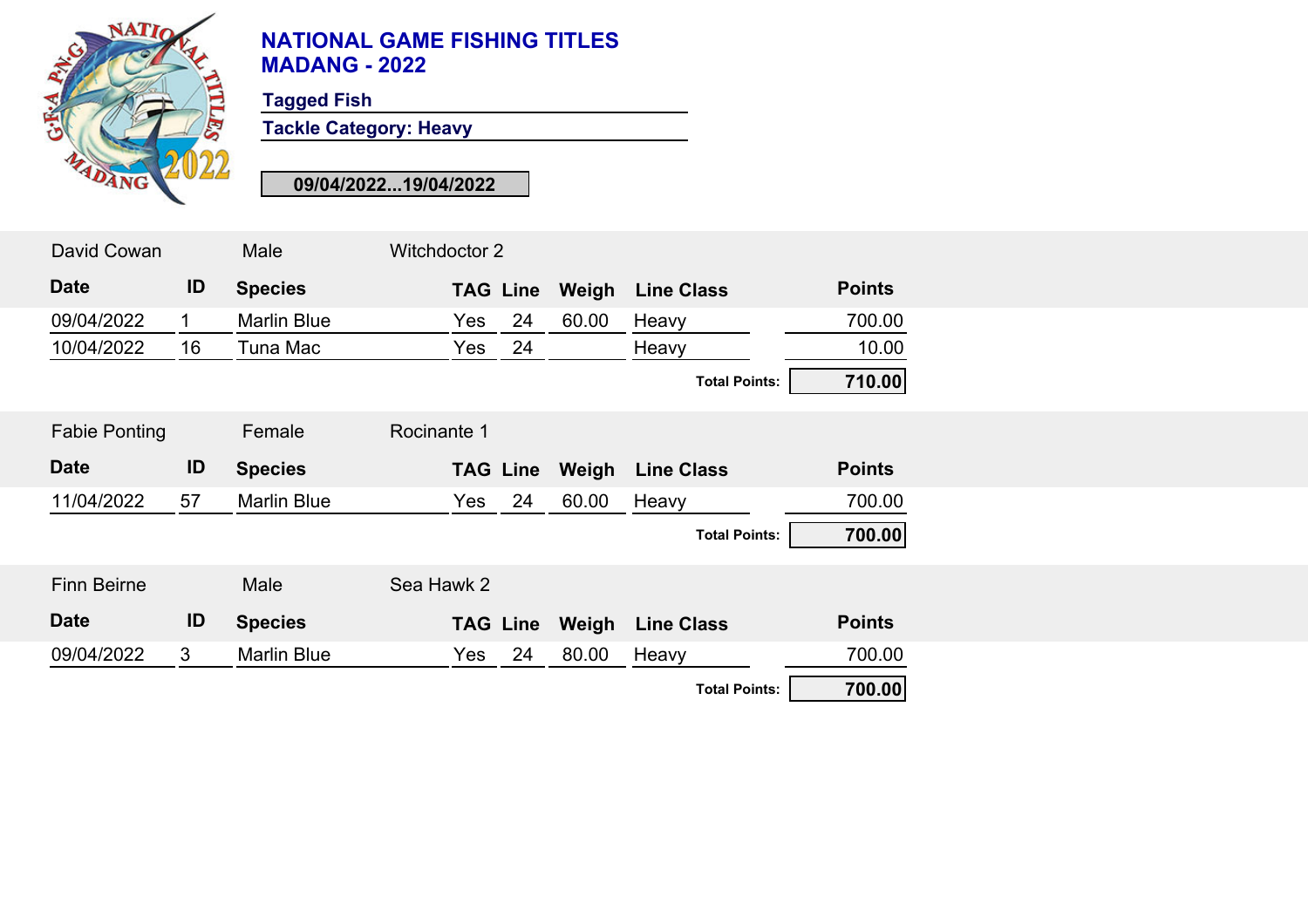

**Tagged Fish**

**Tackle Category: Heavy**

| <b>Gary Litz</b>    |                | Male               | <b>MADFOX</b> |     |                 |                       |                      |               |  |
|---------------------|----------------|--------------------|---------------|-----|-----------------|-----------------------|----------------------|---------------|--|
| <b>Date</b>         | ID             | <b>Species</b>     |               |     | <b>TAG Line</b> | Weigh                 | <b>Line Class</b>    | <b>Points</b> |  |
| 09/04/2022          | 5 <sup>5</sup> | <b>Marlin Blue</b> |               | Yes | 24              | 50.00                 | Heavy                | 700.00        |  |
|                     |                |                    |               |     |                 |                       | <b>Total Points:</b> | 700.00        |  |
| <b>Jack Canavan</b> |                | Male               | Sea hawk 3    |     |                 |                       |                      |               |  |
| <b>Date</b>         | ID             | <b>Species</b>     |               |     |                 | <b>TAG Line Weigh</b> | <b>Line Class</b>    | <b>Points</b> |  |
| 14/04/2022          | 115            | <b>Marlin Blue</b> |               | Yes | 24              |                       | Heavy                | 700.00        |  |
|                     |                |                    |               |     |                 |                       | <b>Total Points:</b> | 700.00        |  |
| Jamie Mehl          |                | Male               | Witchdoctor 2 |     |                 |                       |                      |               |  |
| <b>Date</b>         | ID             | <b>Species</b>     |               |     | <b>TAG Line</b> | Weigh                 | <b>Line Class</b>    | <b>Points</b> |  |
| 10/04/2022          | 22             | <b>Marlin Blue</b> |               | Yes | 24              | 80.00                 | Heavy                | 700.00        |  |
|                     |                |                    |               |     |                 |                       | <b>Total Points:</b> | 700.00        |  |
| Keith Kingston      |                | Male               | Tsunami 1     |     |                 |                       |                      |               |  |
| <b>Date</b>         | ID             | <b>Species</b>     |               |     | <b>TAG Line</b> | Weigh                 | <b>Line Class</b>    | <b>Points</b> |  |
| 13/04/2022          | 79             | <b>Marlin Blue</b> |               | Yes | 24              | 90.00                 | Heavy                | 700.00        |  |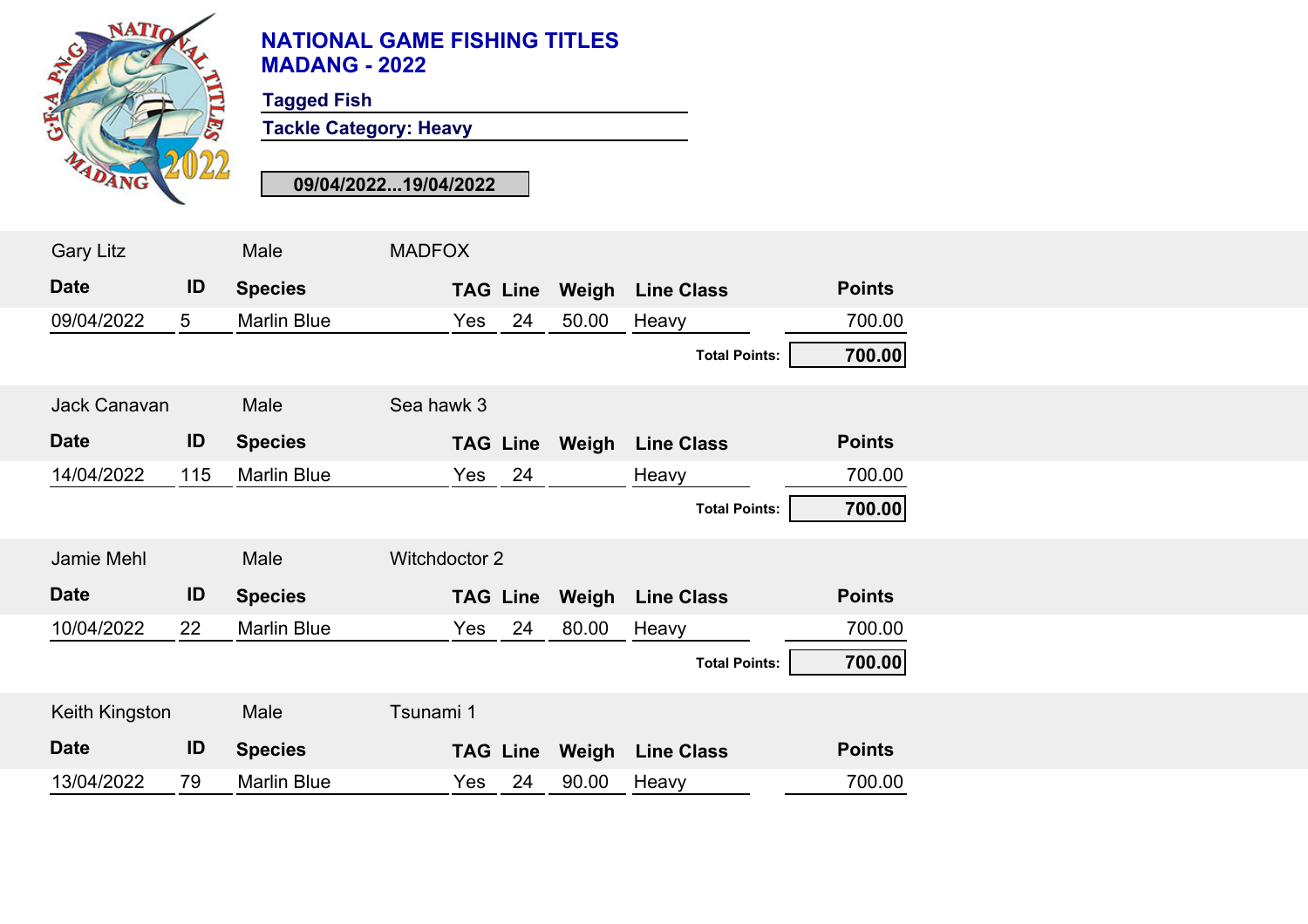

**Tagged Fish**

**Tackle Category: Heavy**

**09/04/2022...19/04/2022**

**Total Points: 700.00**

| <b>Kevin Wright</b> |     | Male               | Tsunami 1     |                 |       |                      |               |
|---------------------|-----|--------------------|---------------|-----------------|-------|----------------------|---------------|
| <b>Date</b>         | ID  | <b>Species</b>     |               | <b>TAG Line</b> | Weigh | <b>Line Class</b>    | <b>Points</b> |
| 13/04/2022          | 86  | <b>Marlin Blue</b> | Yes           | 24              | 80.00 | Heavy                | 700.00        |
| 13/04/2022          | 75  | <b>Marlin Blue</b> | Yes           | 24              | 50.00 | Heavy                | 700.00        |
| 13/04/2022          | 74  | <b>Marlin Blue</b> | Yes           | 24              | 90.00 | Heavy                | 700.00        |
| 13/04/2022          | 80  | <b>Marlin Blue</b> | Yes           | 24              | 70.00 | Heavy                | 700.00        |
| 13/04/2022          | 85  | <b>Marlin Blue</b> | Yes           | 24              | 80.00 | Heavy                | 700.00        |
| 13/04/2022          | 93  | <b>Marlin Blue</b> | Yes           | 24              | 85.00 | Heavy                | 700.00        |
| 14/04/2022          | 113 | <b>Marlin Blue</b> | Yes           | 24              |       | Heavy                | 700.00        |
| 14/04/2022          | 104 | <b>Marlin Blue</b> | Yes           | 24              |       | Heavy                | 700.00        |
| 14/04/2022          | 120 | <b>Marlin Blue</b> | Yes           | 24              |       | Heavy                | 700.00        |
|                     |     |                    |               |                 |       | <b>Total Points:</b> | 6,300.00      |
| <b>Martin Tsang</b> |     | Male               | Salt Shaker 1 |                 |       |                      |               |

| <b>Date</b> | ID | <b>Species</b>     |     |    | <b>TAG Line Weigh Line Class</b> | <b>Points</b> |
|-------------|----|--------------------|-----|----|----------------------------------|---------------|
| 13/04/2022  | Q1 | <b>Marlin Blue</b> | Yes | 24 | Heavy                            | 700.00        |
|             |    |                    |     |    | <b>Total Points:</b>             | 700.00        |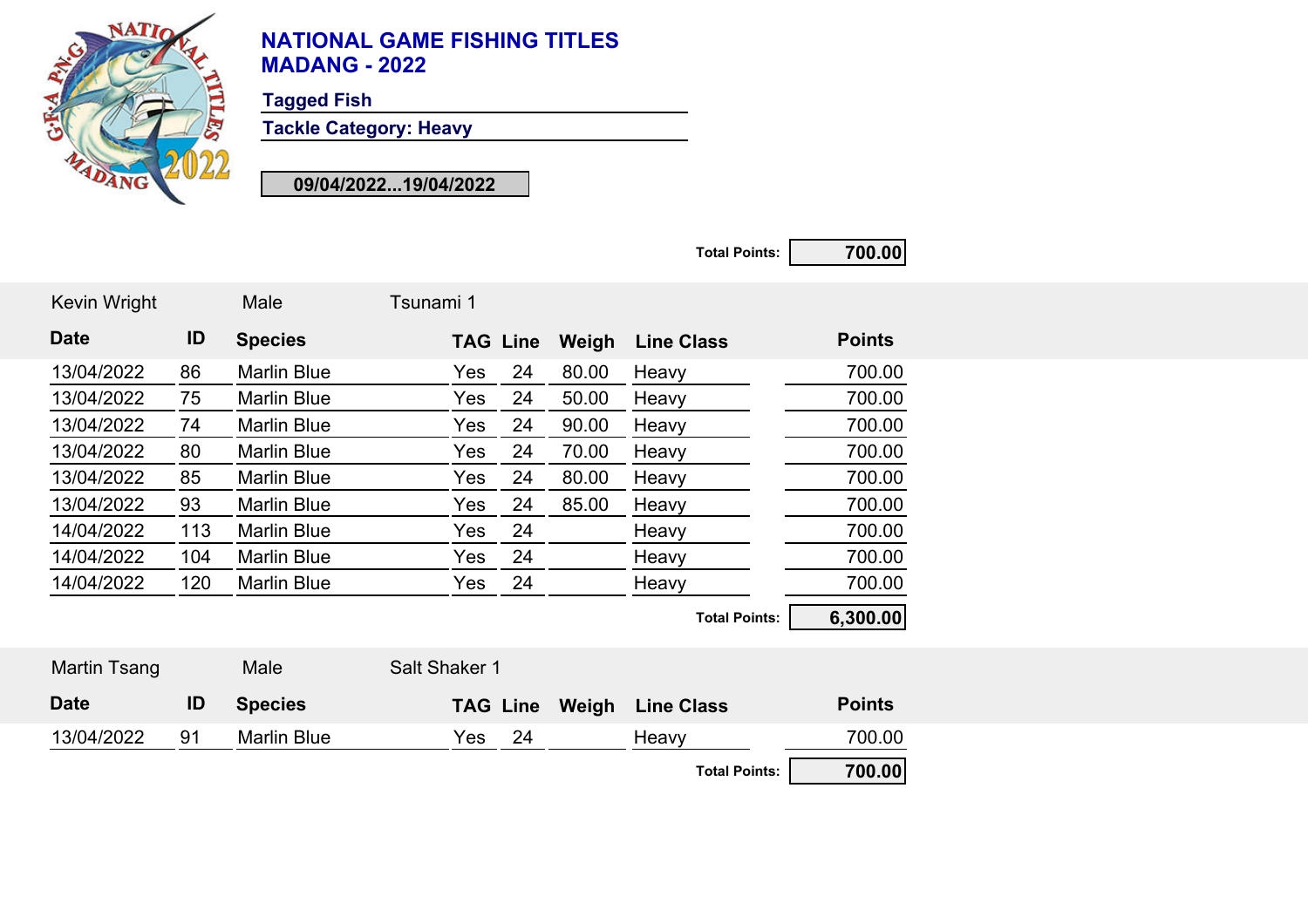

**Tagged Fish**

**Tackle Category: Heavy**

| <b>Matt Ellis</b>   |                 | Male               | Swire            |                 |    |                       |                      |               |  |
|---------------------|-----------------|--------------------|------------------|-----------------|----|-----------------------|----------------------|---------------|--|
| <b>Date</b>         | ID              | <b>Species</b>     |                  | <b>TAG Line</b> |    | Weigh                 | <b>Line Class</b>    | <b>Points</b> |  |
| 09/04/2022          | 10 <sup>°</sup> | <b>Marlin Blue</b> |                  | Yes             | 24 | 50.00                 | Heavy                | 700.00        |  |
|                     |                 |                    |                  |                 |    |                       | <b>Total Points:</b> | 700.00        |  |
| <b>Philip Kelly</b> |                 | Male               | <b>Skel Meri</b> |                 |    |                       |                      |               |  |
| <b>Date</b>         | ID              | <b>Species</b>     |                  |                 |    | <b>TAG Line Weigh</b> | <b>Line Class</b>    | <b>Points</b> |  |
| 10/04/2022          | 25              | <b>Marlin Blue</b> |                  | Yes             | 24 | 90.00                 | Heavy                | 700.00        |  |
|                     |                 |                    |                  |                 |    |                       | <b>Total Points:</b> | 700.00        |  |
| <b>Russel Evins</b> |                 | Male               | Swire            |                 |    |                       |                      |               |  |
| <b>Date</b>         | ID              | <b>Species</b>     |                  | <b>TAG Line</b> |    | Weigh                 | <b>Line Class</b>    | <b>Points</b> |  |
| 09/04/2022          | 9               | <b>Barracuda</b>   |                  | Yes             | 24 | 3.00                  | Heavy                | 30.00         |  |
| 10/04/2022          | 27              | <b>Barracuda</b>   |                  | Yes             | 24 |                       | Heavy                | 30.00         |  |
| 10/04/2022          | 24              | <b>Barracuda</b>   |                  | Yes             | 24 |                       | Heavy                | 30.00         |  |
|                     |                 |                    |                  |                 |    |                       | <b>Total Points:</b> | 90.00         |  |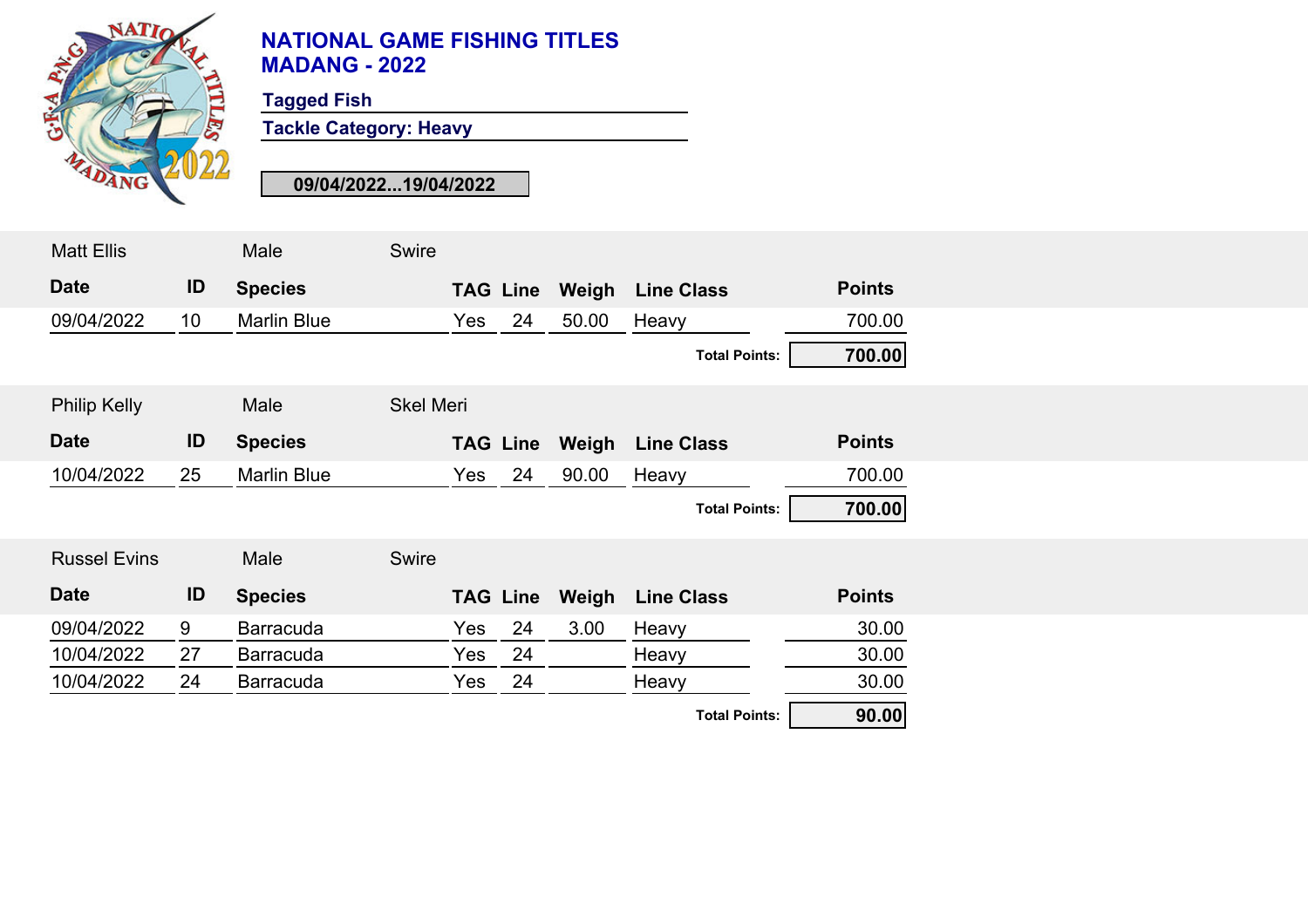

**Tagged Fish**

**Tackle Category: Heavy**

| Shcbojit Bhattachha  |    | Male               | <b>Swire</b> |                 |       |                      |               |  |
|----------------------|----|--------------------|--------------|-----------------|-------|----------------------|---------------|--|
| <b>Date</b>          | ID | <b>Species</b>     |              | <b>TAG Line</b> | Weigh | <b>Line Class</b>    | <b>Points</b> |  |
| 10/04/2022           | 28 | <b>Barracuda</b>   | Yes          | 24              |       | Heavy                | 30.00         |  |
|                      |    |                    |              |                 |       | <b>Total Points:</b> | 30.00         |  |
| <b>Steve Balters</b> |    | Male               | Sea Hawk 2   |                 |       |                      |               |  |
| <b>Date</b>          | ID | <b>Species</b>     |              | <b>TAG Line</b> | Weigh | <b>Line Class</b>    | <b>Points</b> |  |
| 10/04/2022           | 18 | <b>Marlin Blue</b> | Yes          | 24              | 80.00 | Heavy                | 700.00        |  |
|                      |    |                    |              |                 |       | <b>Total Points:</b> | 700.00        |  |
| <b>Terina Hagger</b> |    | Female             | Sea Hawk 1   |                 |       |                      |               |  |
| <b>Date</b>          | ID | <b>Species</b>     |              | <b>TAG Line</b> | Weigh | <b>Line Class</b>    | <b>Points</b> |  |
| 11/04/2022           | 56 | <b>Marlin Blue</b> | Yes          | 24              | 50.00 | Heavy                | 700.00        |  |
| 11/04/2022           | 37 | Dolphin Fish       | Yes          | 24              | 10.00 | Heavy                | 60.00         |  |
|                      |    |                    |              |                 |       | <b>Total Points:</b> | 760.00        |  |